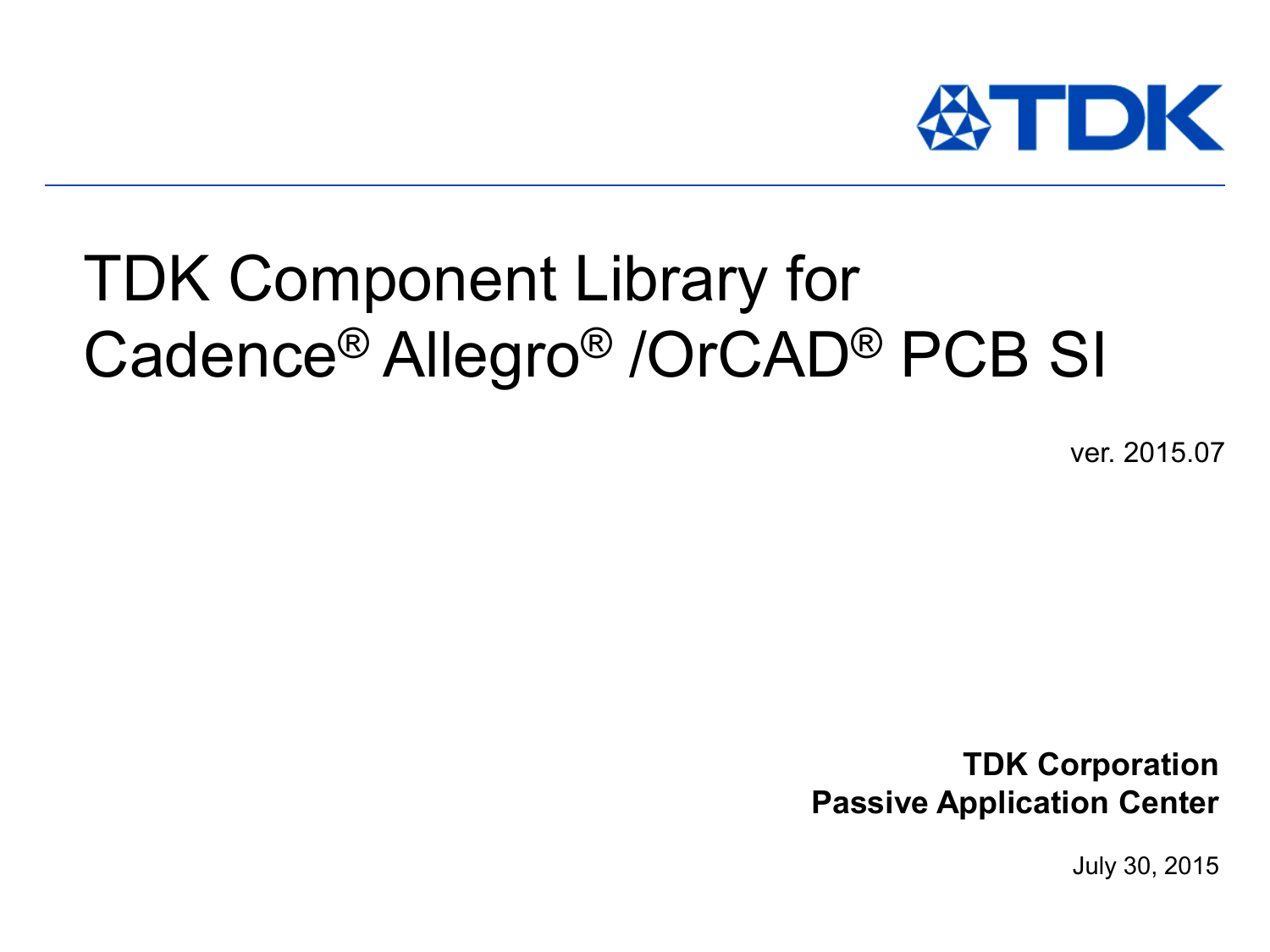

### **< Applicable condition >**

The data in this library is obtained under the condition of 25ºC, no DC bias, and small signal operation. Proper result might not be obtained if your condition is different from the above one.

### **< Terms and conditions regarding TDK Simulation Models >**

- (1) This simulation model is being provided solely for informational purposes. Please refer to the specifications of the products in terms of detailed characteristics of such products.
- (2) In no event shall TDK Corporation of any of its subsidiaries be liable for any loss or damage arising, directly or indirectly, from any information contained in this simulation model, including, but not limited to loss or damages arising from any inaccuracies, omissions or errors in connection with such information.
- (3) Any and all copyrights on this simulation model are owned by TDK Corporation. Duplication or redistribution of this simulation model without prior written permission from TDK Corporation is prohibited.
- (4) This simulation model is subject to any modification or change without any prior notice.
- (5) Neither TDK Corporation nor any of its subsidiaries shall make any warranty, express or implied, including but not limited to the correctness, implied warranties of merchantability and fitness for a particular purpose with respect to this simulation models.
- (6) The use of this simulation model shall be deemed to have consented to the terms and conditions hereof.

\* Cadence, Allegro, and OrCAD are registered trademarks of Cadence Design Systems, Inc.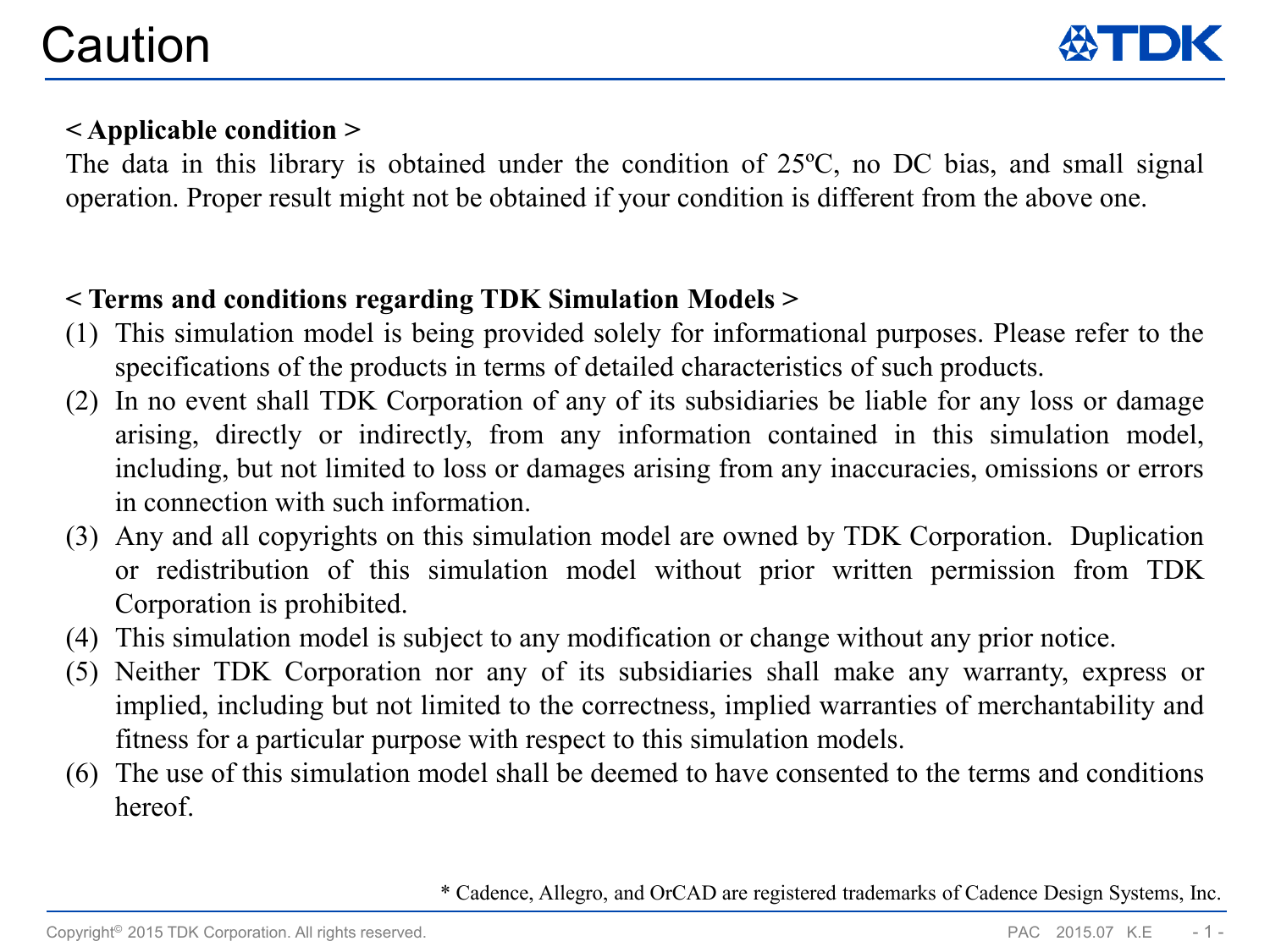### **< Feature of this library >**

The actual property of components can be taken into your circuit simulation because equivalent circuit model that considers inner structure of a part and material property is used.

### **< Contents in this document >**

This document is described assuming the following environment.

OS: Windows 7

Allegro PCB SI 16.6

On different OS or Allegro versions, screen display and/or operation procedure may not correspond to the contents of this document. Please acknowledge it beforehand.

### **< Inquiries about Cadence Allegro/OrCAD PCB SI >**

Cadence Design Systems, Inc.: http://www.cadence.com/cadence/contact\_us/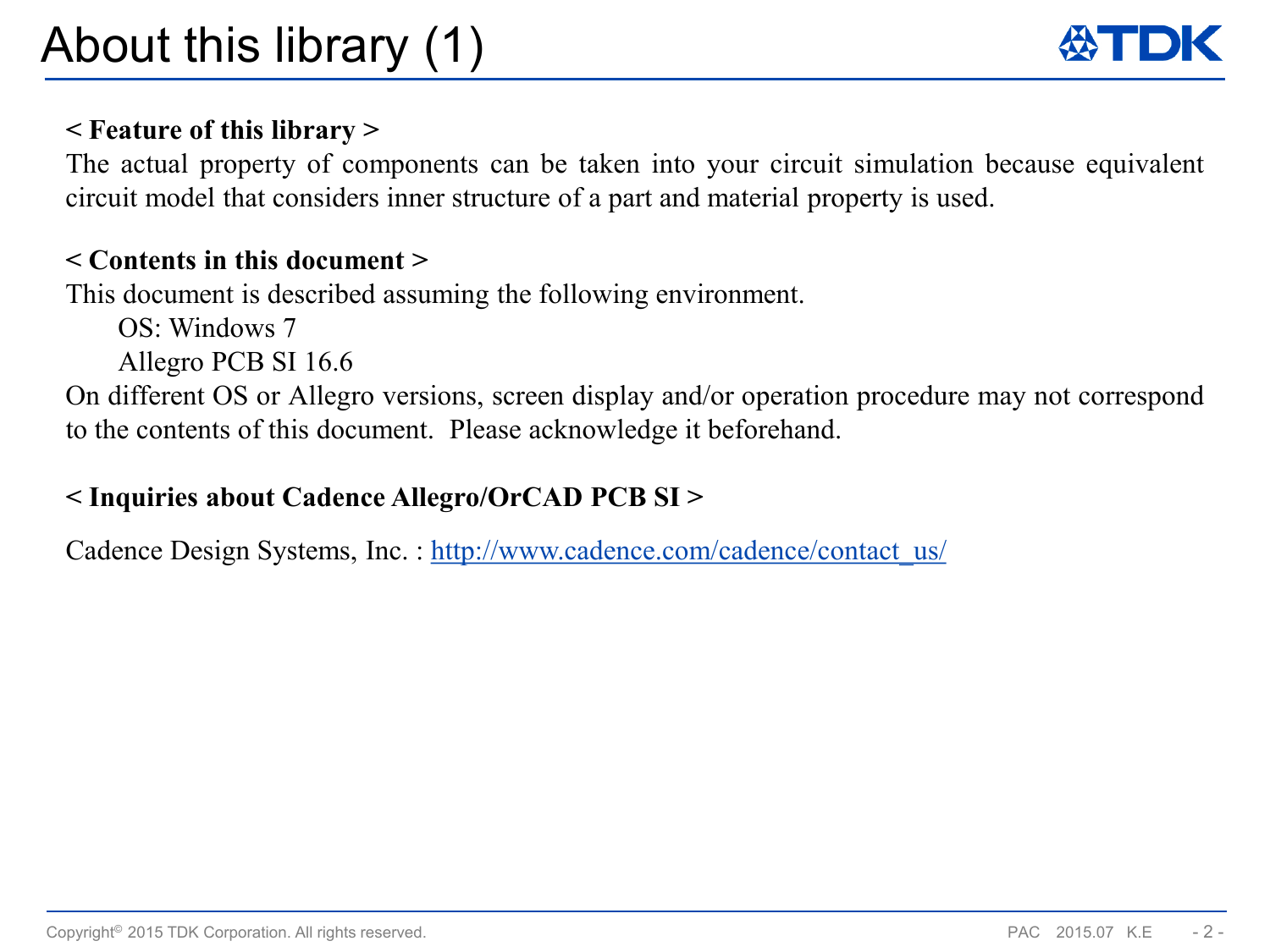### **< Files included in this library >**

This library consists from the following files;

- tdk chip beads.dml: equivalent circuit model data for chip beads
- tdk common mode filters.dml: equivalent circuit model data for common mode filters
- •tdk 3 terminal filters.dml: equivalent circuit model data for 3-terminal filters
- •tdk 3 terminal feed through multilayer ceramic capacitors.dml: equivalent circuit model data for 3-terminal feedthrough MLCCs
- tdk pulse transformers.dml: equivalent circuit model data for pulse transformers

### **< Caution >**

Please make sure that the models for common mode filters (tdk common mode filters.dml) and pulse transformers(tdk\_pulse\_transformers.dml) are used with SPB16.6 S029 or later.

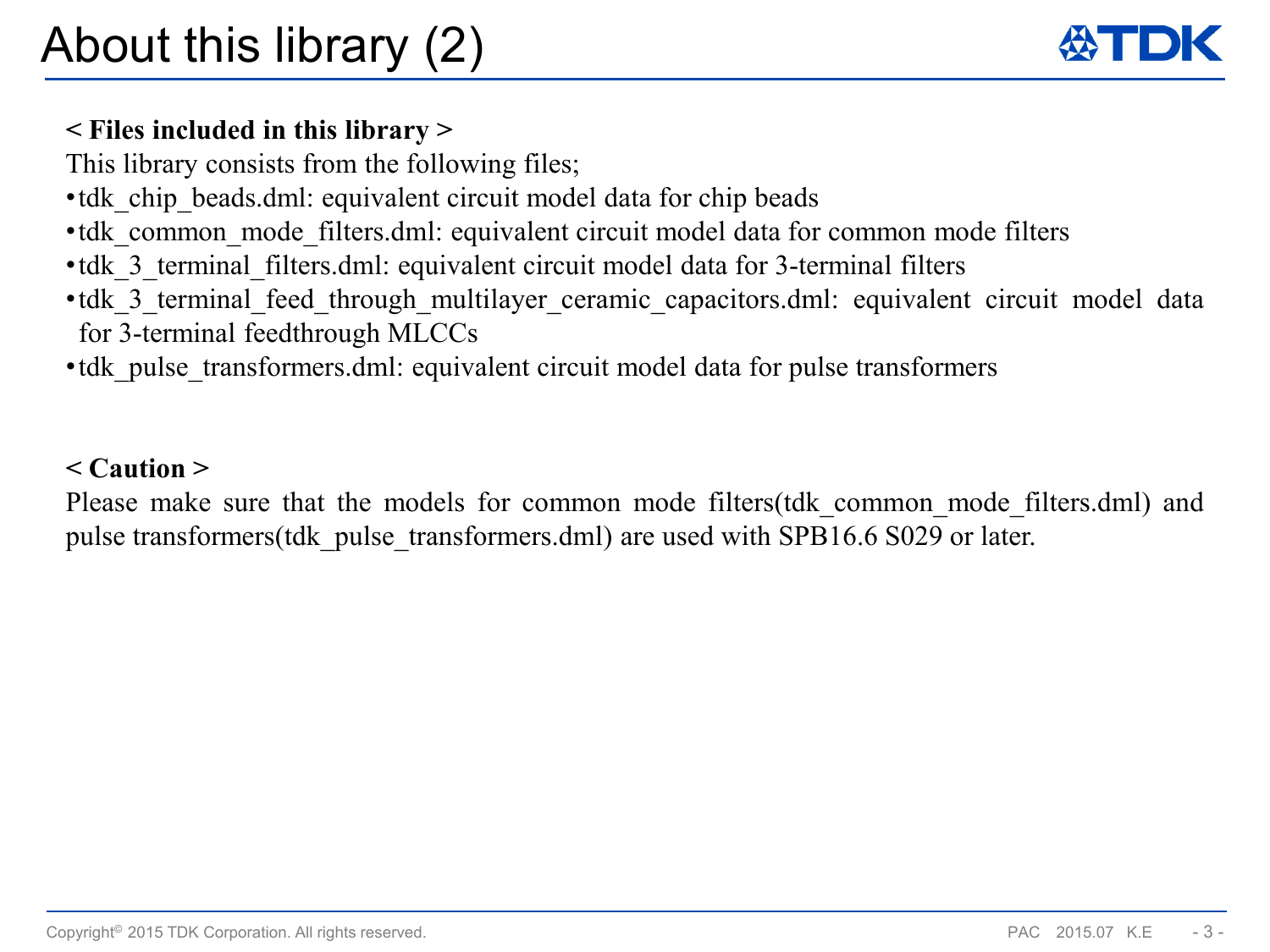## **< Unzip the install file >**

1)Unzip the zip-formatted install file (e.g. tdk\_library\_for\_allegrosi\_v201507.zip) and save it at an arbitrary directory.

## **< Registration of the library folder >**

1)In SigXplorer, select Model Browser… form Analyze menu, then SI Model Browser window opens.

2)Click the Set Search Path, then Set Model Search Path window opens.

3)Click the Add Directoy… and select the unzipped library folder.

4)After the registration, available model name will be shown in SI Model Browser window.



#### **1)Analyze>Model Browser... 3) click Add Directory.... button to register the library folder**

#### **4)names of available model are shown**

| SI Model Browser<br>HSPICE Models<br>DMT. Models                                                                                                                                                                                                                                                                                                                                                                                                                                                                  | -- -<br>l-х<br>IMI. Models<br>SPECTRE Models<br>IBIS Models<br>SPICE Models                                                                                                                                                                                                                                                          |  |  |  |
|-------------------------------------------------------------------------------------------------------------------------------------------------------------------------------------------------------------------------------------------------------------------------------------------------------------------------------------------------------------------------------------------------------------------------------------------------------------------------------------------------------------------|--------------------------------------------------------------------------------------------------------------------------------------------------------------------------------------------------------------------------------------------------------------------------------------------------------------------------------------|--|--|--|
| Library Filter<br>Model Type Filter<br>Model Name Pattern                                                                                                                                                                                                                                                                                                                                                                                                                                                         | All Device Libraries<br>Anv<br>æ                                                                                                                                                                                                                                                                                                     |  |  |  |
| Model Name<br>4 Door +<br>1.<br>2<br>ACF321825 101<br>3<br>ACF321825<br>182<br>4<br>ACF321825 103<br>ś<br>ACF321825<br>151<br>6<br>ACF321825<br>220<br>7<br>ACF321825<br>221<br>8<br>ACF321825<br>9<br>ACF321825<br>1<br>ACF321825<br>330<br>$\mathbf{1}$<br>ACF321825 331<br>1<br>ACF321825<br>470<br>1<br>ACF321825<br>471<br>$\mathbf{1}$<br>ACF321825 472<br>$\mathbf{1}$<br>ACF321825<br>680<br>$\mathbf{1}$<br>ACF321825 681<br>1.<br>ACF451832 101<br>$\mathbf{1}$<br>ACF451832 102<br>ACF451832 103<br>f. | Model Type<br>ESpiceDevice<br>ESpiceDevice<br>ESpiceDevice<br>ESpiceDevice<br>ESpiceDevice<br>ESpiceDevice<br>ESpiceDevice<br>ESpiceDevice<br>ESpiceDevice<br>ESpiceDevice<br>ESpiceDevice<br>ESpiceDevice<br>ESpiceDevice<br>ESpiceDevice<br>ESpiceDevice<br>ESpiceDevice<br>ESpiceDevice<br>ESpiceDevice<br>Finicalmuica<br>m<br>k |  |  |  |
| Library:<br>Library Mgmt<br>Working Library: devices.dml<br>$\text{Add}$ $\rightarrow$<br>Edit<br>Model Editor<br>Delete<br>Select<br>Close<br>Refresh<br>Set Search Path<br>Help                                                                                                                                                                                                                                                                                                                                 |                                                                                                                                                                                                                                                                                                                                      |  |  |  |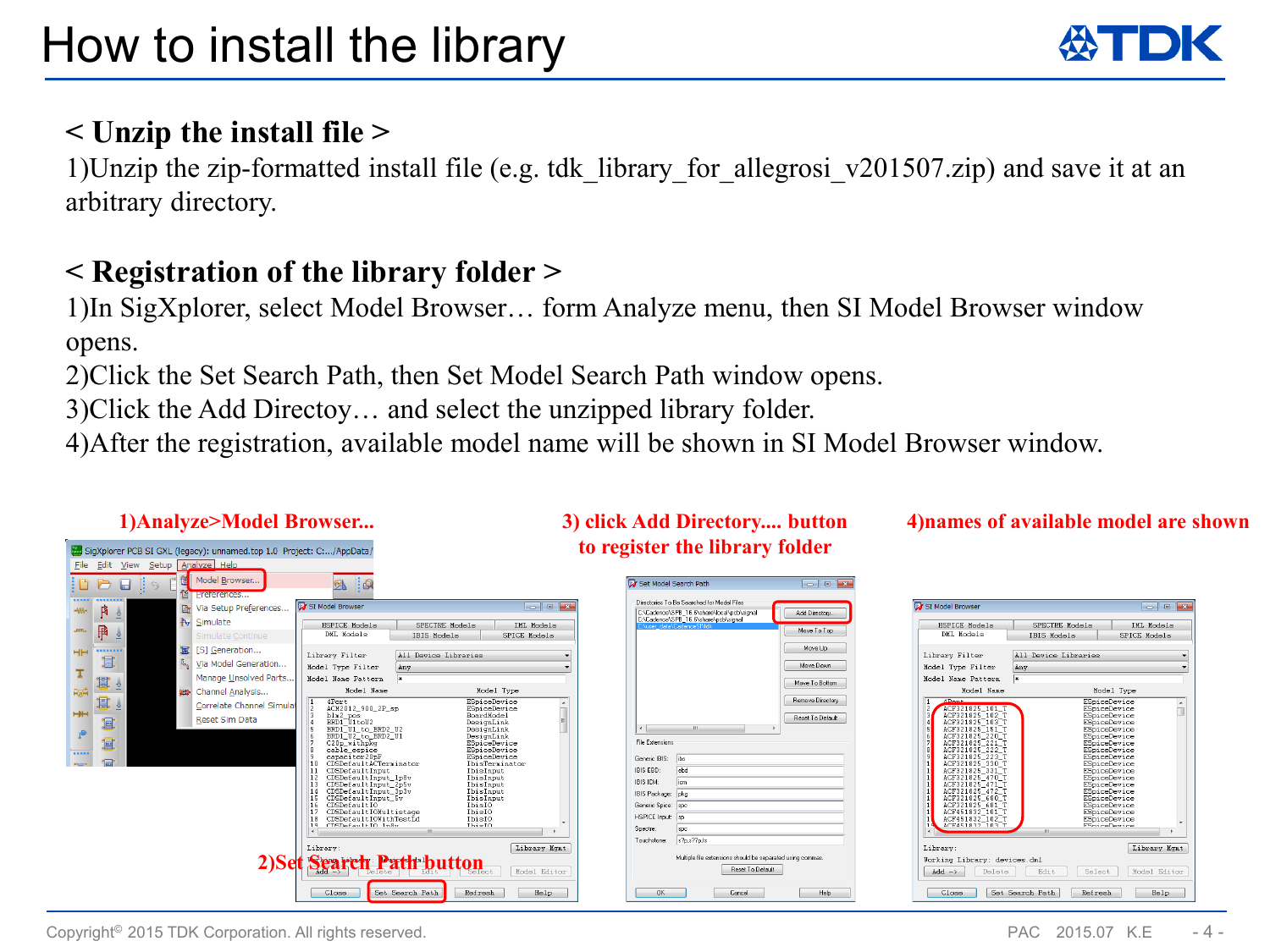### **< Placement of a model >**

1)Right click on the schematic and select Add Element…, then Add Element Browser will open. Select the model to be placed and put it on the schematic.

2)Please refer to the next page regarding pin assignment of the model.





#### **1)Right click>Add Element... 2) Select the model 3) Place the model on the schematic**



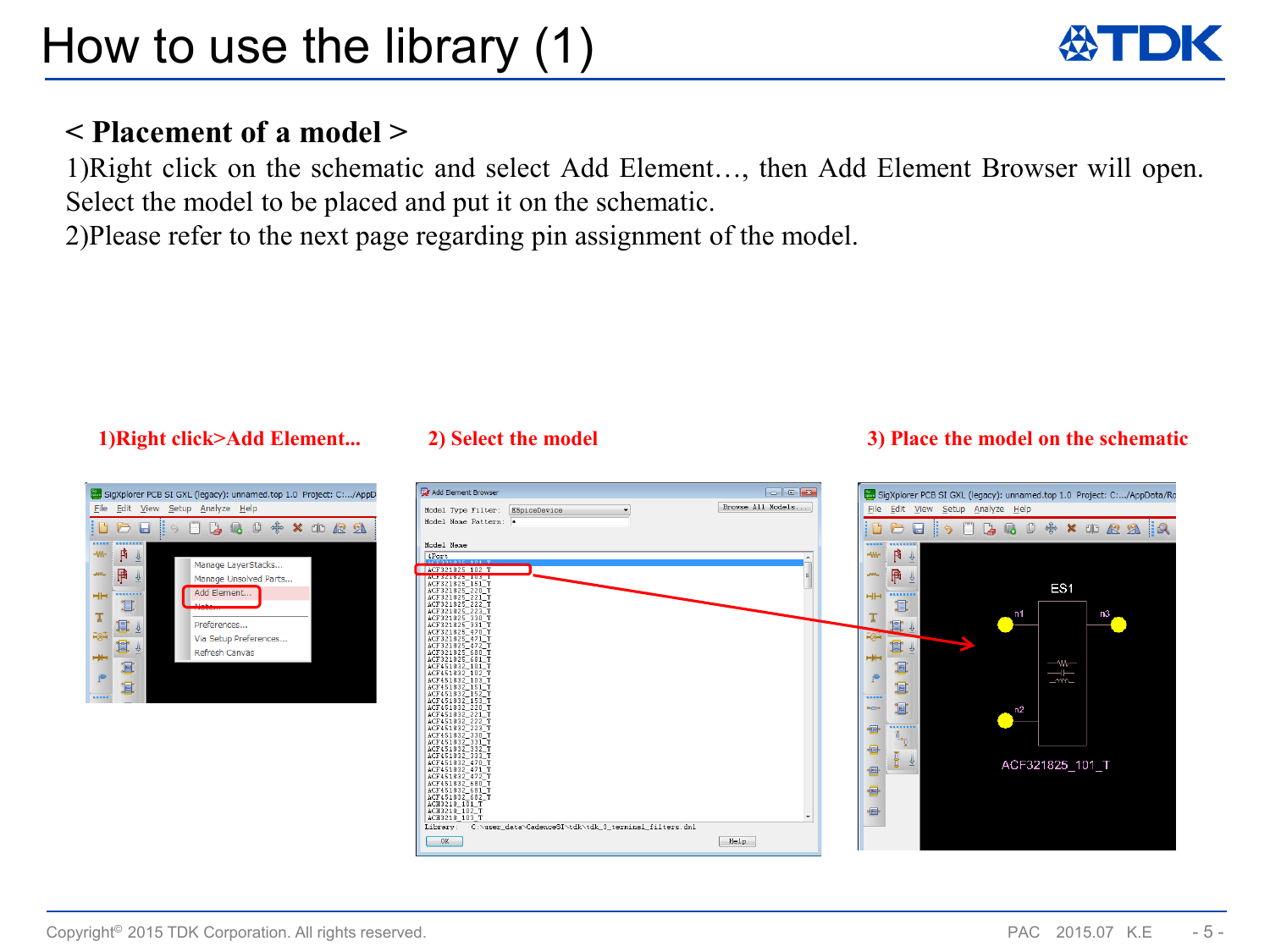

### **< Pin Assignment >**

Pin assignments for each simulation model are listed below.

| category                                  | series                                     | pin name                                                                      | symbol                       |
|-------------------------------------------|--------------------------------------------|-------------------------------------------------------------------------------|------------------------------|
| chip beads                                | <b>MMZ</b><br><b>MPZ</b><br><b>HFxxACC</b> | n2<br>n1                                                                      | n2<br>n1                     |
| 3-terminal filters                        | ACH<br><b>YFF</b>                          | $\overline{{\mathfrak{W}}}\rightarrow {\rm n3}$<br>n!<br>n2<br>n3<br>n1<br>n2 | n1<br>n3                     |
| 3-terminal<br>feedthrough<br><b>MLCCs</b> | <b>CKD</b>                                 |                                                                               | -Wv-<br>ᆠ<br><b>ww</b><br>n2 |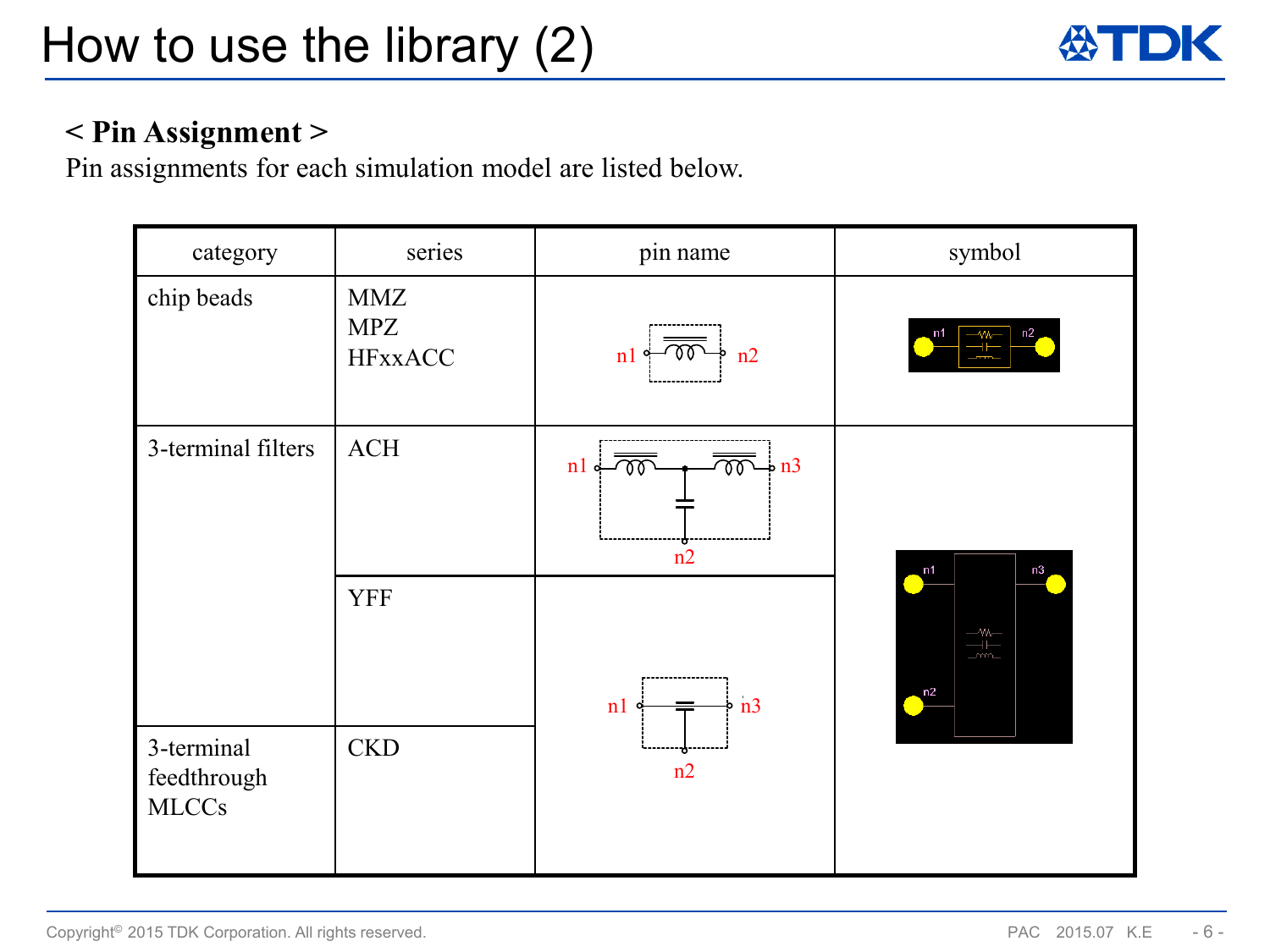

### **< Pin Assignment >**

Pin assignments for each simulation model are listed below.

| category                           | type        | pin name                                                                   | symbol                                                                                                                                                                                                                                                                                        |
|------------------------------------|-------------|----------------------------------------------------------------------------|-----------------------------------------------------------------------------------------------------------------------------------------------------------------------------------------------------------------------------------------------------------------------------------------------|
| common mode<br>filters             | 2-line type | $n! \sim$<br>n4<br>. 00<br>n2<br>n <sub>3</sub>                            | m1<br>n4<br>$\equiv$<br>$\sum_{n=1}^{n}$<br>n3                                                                                                                                                                                                                                                |
| common mode<br>filters(array type) | 4-line type | n8<br>n <sub>1</sub><br>n2<br>n7<br>n3<br>n6<br>00<br>n <sub>5</sub><br>n4 | $\sum_{ }^{n1}$<br>n8<br>$\bigcap_{n=1}^{\infty}$<br>n7<br>$\begin{array}{c}\n\begin{array}{c}\n\text{--} & \text{--} \\ \text{--} & \text{--} \\ \hline\n\text{--} & \text{--} \\ \text{--} & \text{--} \\ \hline\n\end{array}\n\end{array}$<br>$\sum_{n=1}^{n}$<br>n6<br>$\sqrt{104}$<br>n5 |

### **< Caution >**

Please make sure that the models for common mode filters(tdk\_common\_mode\_filters.dml) are used with SPB16.6 S029 or later.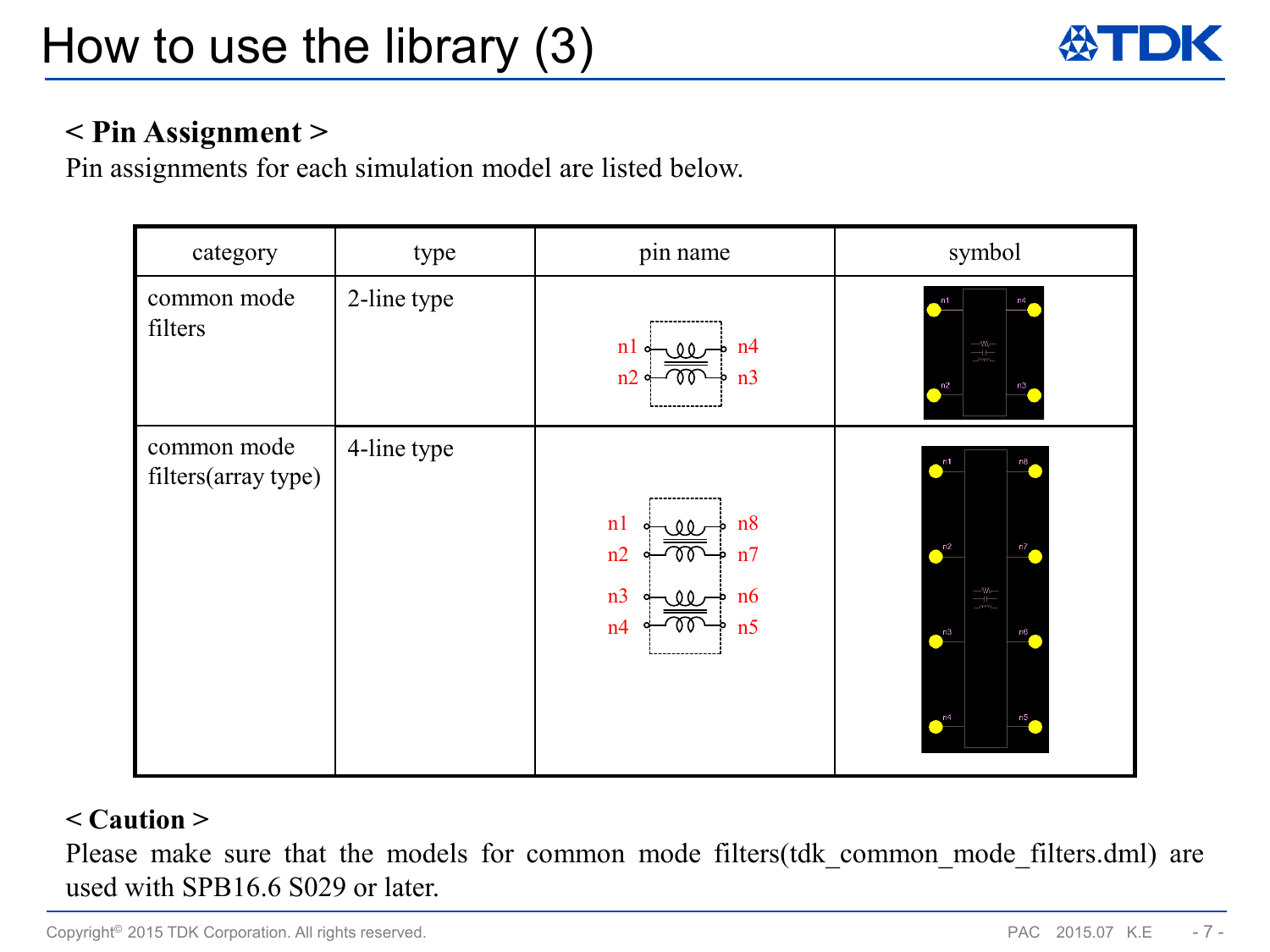

### **< Pin Assignment >**

Pin assignments for each simulation model are listed below.

| category              | series     | ٠<br>pin name                                       | symbol                                                                                                                  |
|-----------------------|------------|-----------------------------------------------------|-------------------------------------------------------------------------------------------------------------------------|
| pulse<br>transformers | <b>ALT</b> | $\div$ n5<br>n1<br>n6<br>n <sub>3</sub><br>n2<br>n4 | n5<br>$\overline{\phantom{0}}$ n1<br>n3<br>n6<br>$\frac{-\mathcal{W}^-}{-\mathcal{W}^-}$<br>$\sim$ n <sub>2</sub><br>n4 |

#### **< Caution >**

Please make sure that the models for pulse transformers (tdk pulse transformers.dml) are used with SPB16.6 S029 or later.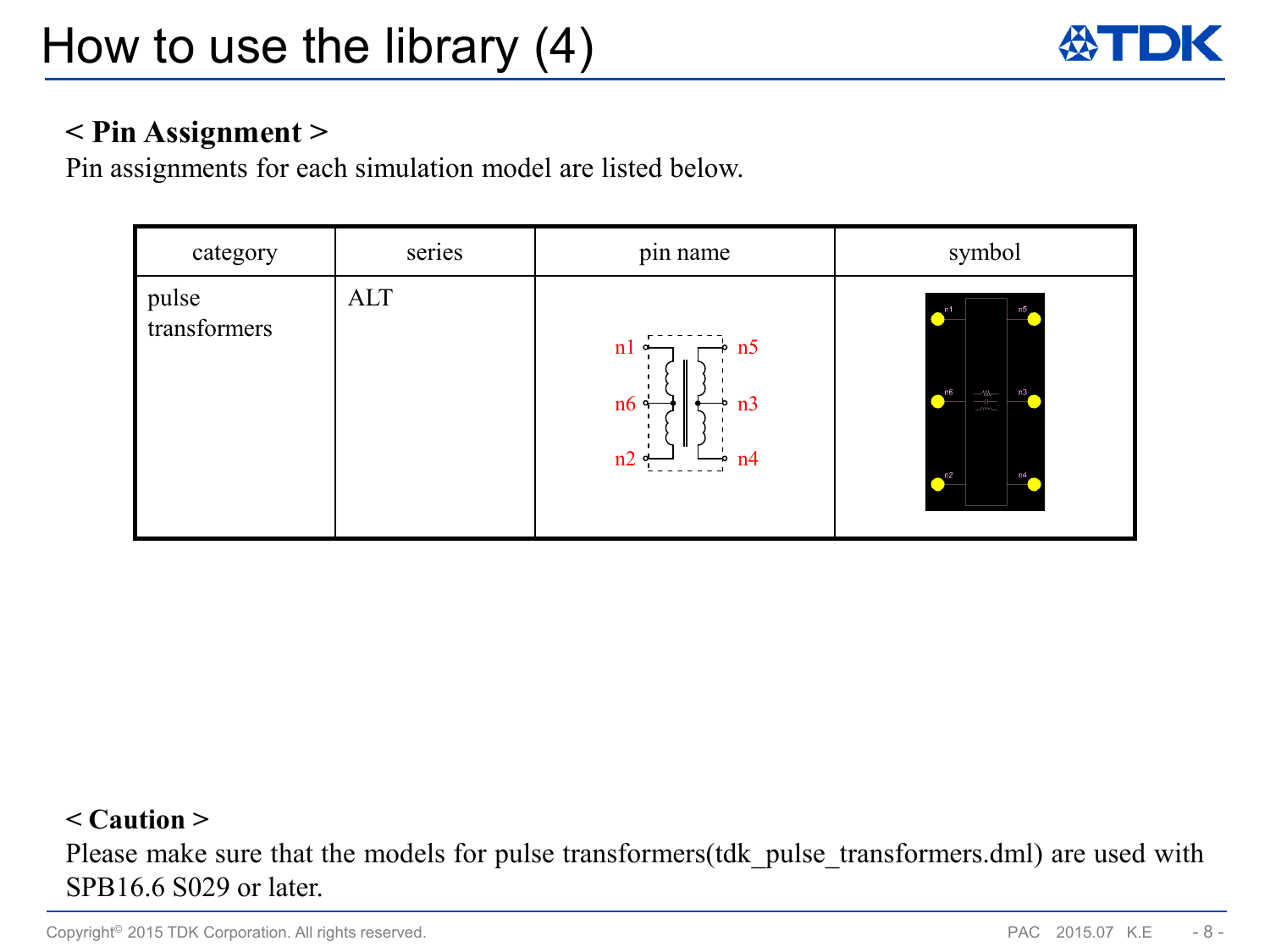

### **< Comparison between equivalent circuit models and measured data >**

Comparison between the equivalent circuit models and measured data are shown in the following. Since the equivalent circuit models well match to measured results as shown in the following pages, simulation result that matches to actual property can be obtained.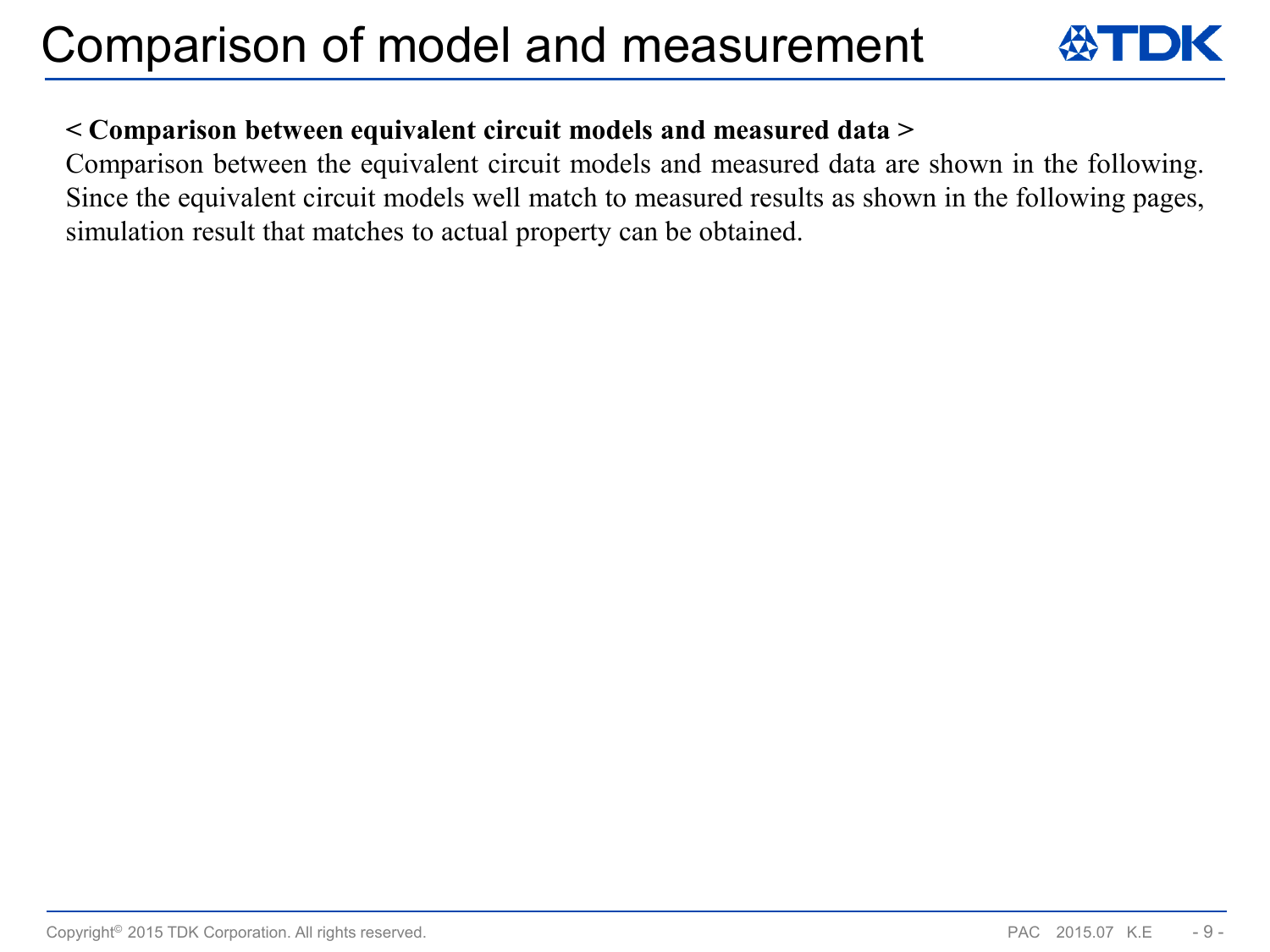### **Chip Bead "MMZ0603D800CT000"**

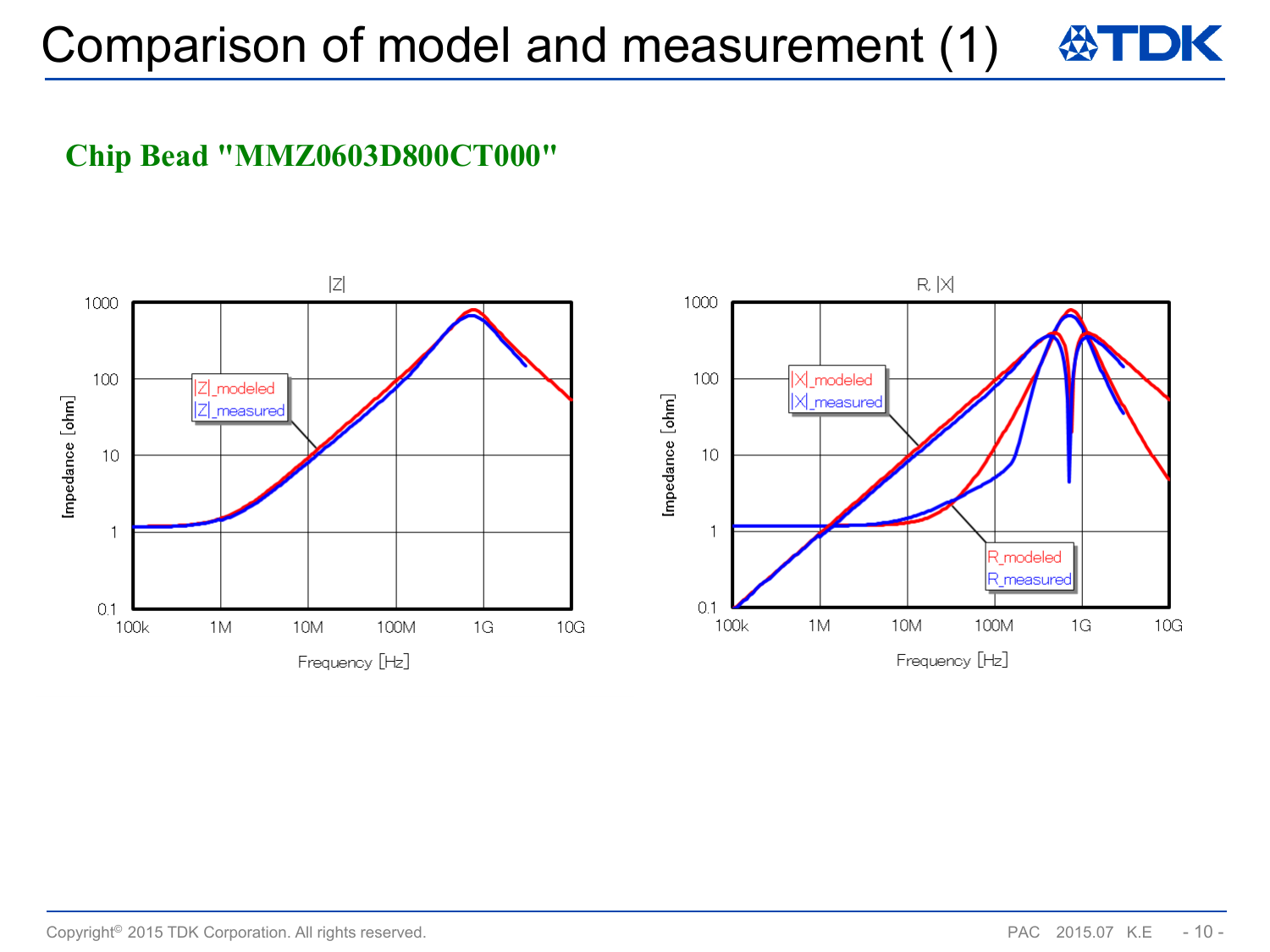### **3-Terminal Filter "ACH32C-101-T001"**

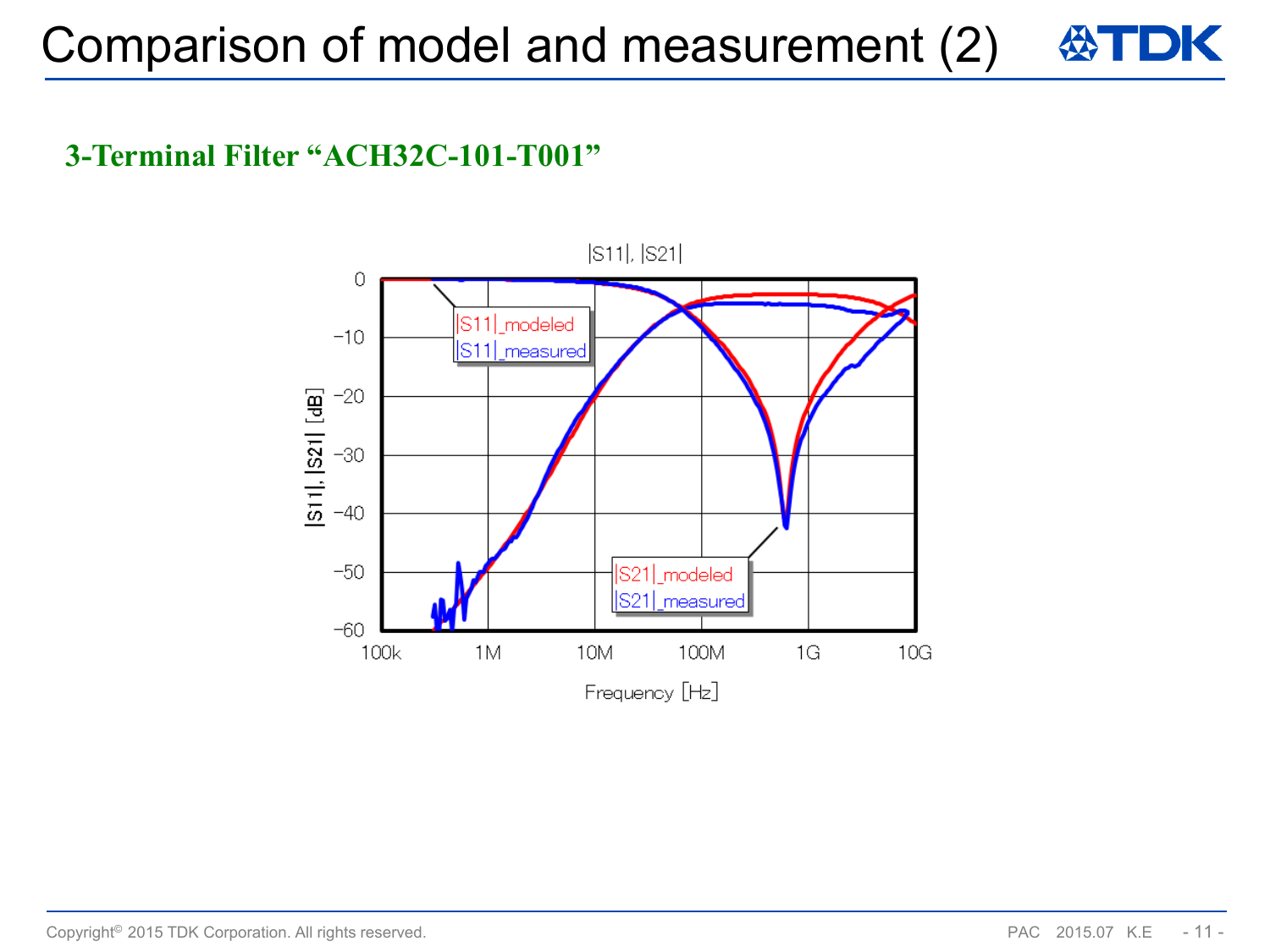## **3-Terminal Feedthrough MLCC "CKD710JB0G105S030EA"**

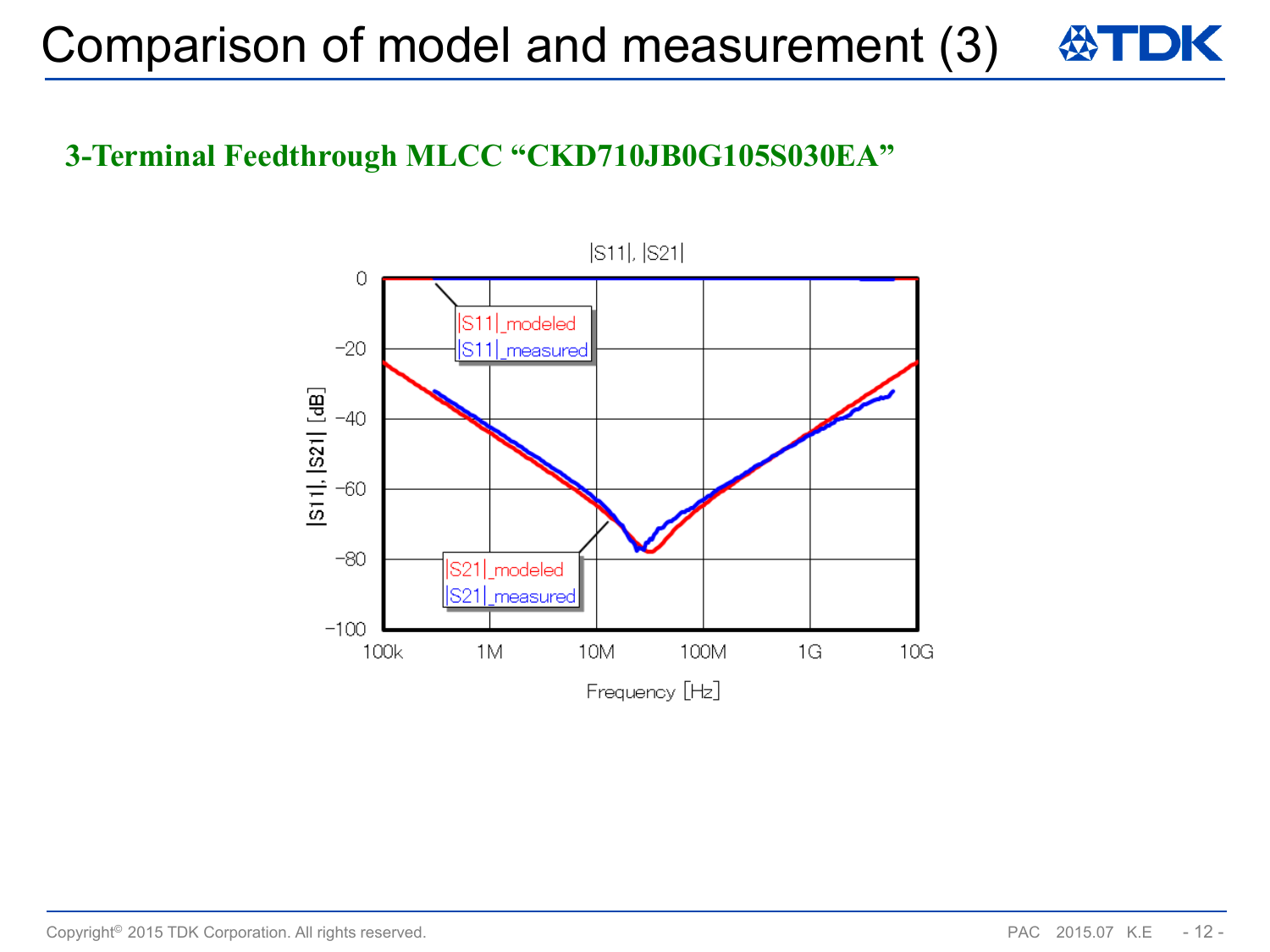### **Common-Mode Filter "ACM2012-900-2P"**



### **< Caution >**

Please make sure that the models for common mode filters (tdk common mode filters.dml) are used with SPB16.6 S029 or later.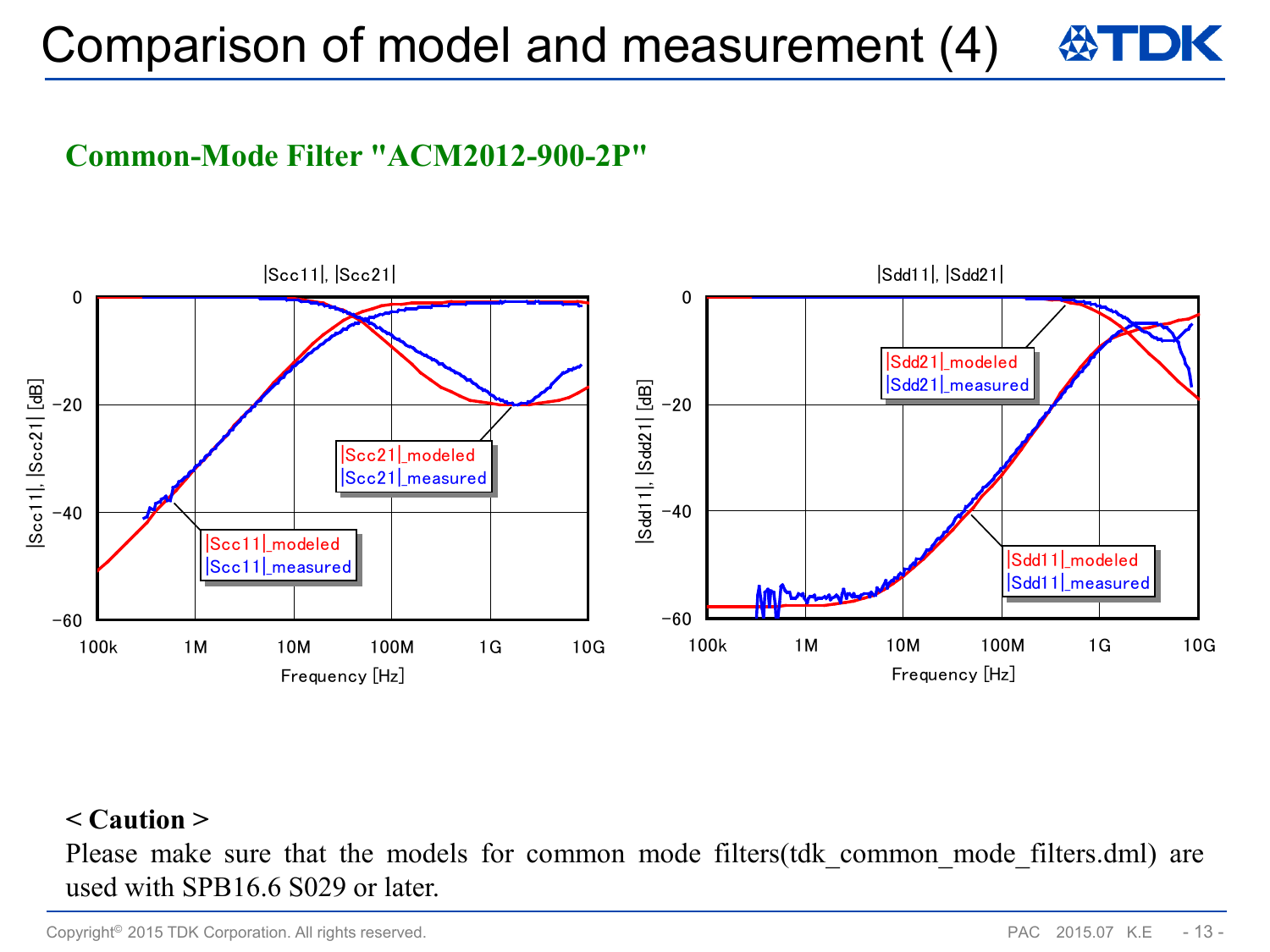### **Pulse Transformer "ALT3232M-151-T001"**



### **< Caution >**

Please make sure that the models for pulse transformers (tdk pulse transformers.dml) are used with SPB16.6 S029 or later.